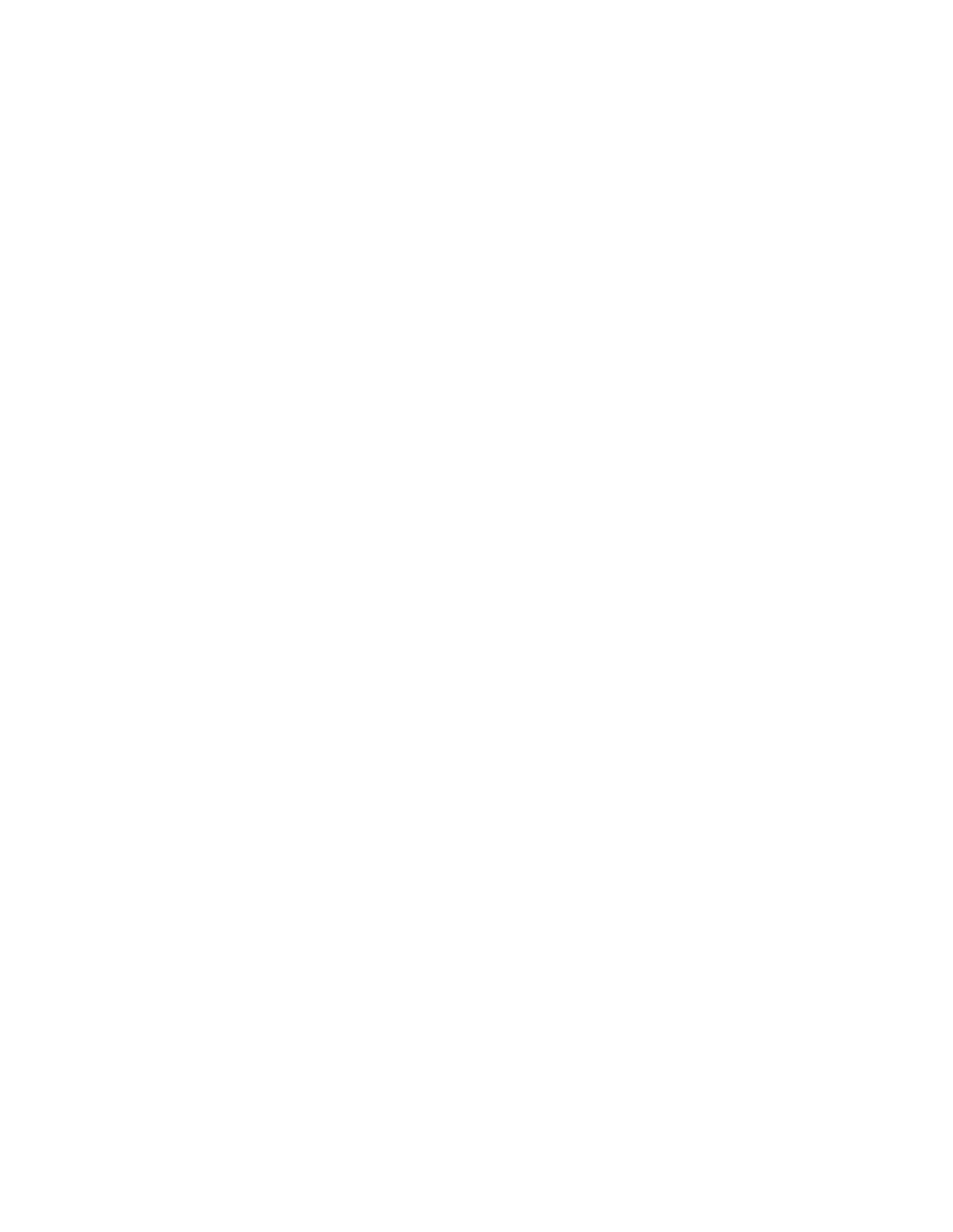# **SUBSTITUTE HOUSE BILL 1189** \_\_\_\_\_\_\_\_\_\_\_\_\_\_\_\_\_\_\_\_\_\_\_\_\_\_\_\_\_\_\_\_\_\_\_\_\_\_\_\_\_\_\_\_\_\_\_

\_\_\_\_\_\_\_\_\_\_\_\_\_\_\_\_\_\_\_\_\_\_\_\_\_\_\_\_\_\_\_\_\_\_\_\_\_\_\_\_\_\_\_\_\_\_\_

Passed Legislature - 1991 Regular Session

**State of Washington 52nd Legislature 1991 Regular Session By** House Committee on Judiciary (originally sponsored by Representatives Ludwig, Locke, Padden, Riley, Inslee, Paris, Mielke, Scott, H. Myers, R. Meyers and Orr).

Read first time February 19, 1991.

1 AN ACT Relating to misdemeanors; amending RCW 10.05.140, 10.05.170, 2 10.64.120, and 10.01.160; and declaring an emergency.

3 BE IT ENACTED BY THE LEGISLATURE OF THE STATE OF WASHINGTON:

4 **Sec. 1.** RCW 10.05.140 and 1985 c 352 s 16 are each amended to read 5 as follows:

 As a condition of granting a deferred prosecution petition, the court shall order that the petitioner shall not operate a motor vehicle upon the public highways without a valid operator's license and proof of liability insurance. The amount of liability insurance shall be established by the court at not less than that established by RCW 46.29.490. As a condition of granting a deferred prosecution petition, 12 the court may order the petitioner to make restitution and to pay costs 13 as defined in RCW 10.01.160. The court may terminate the deferred prosecution program upon violation of this section.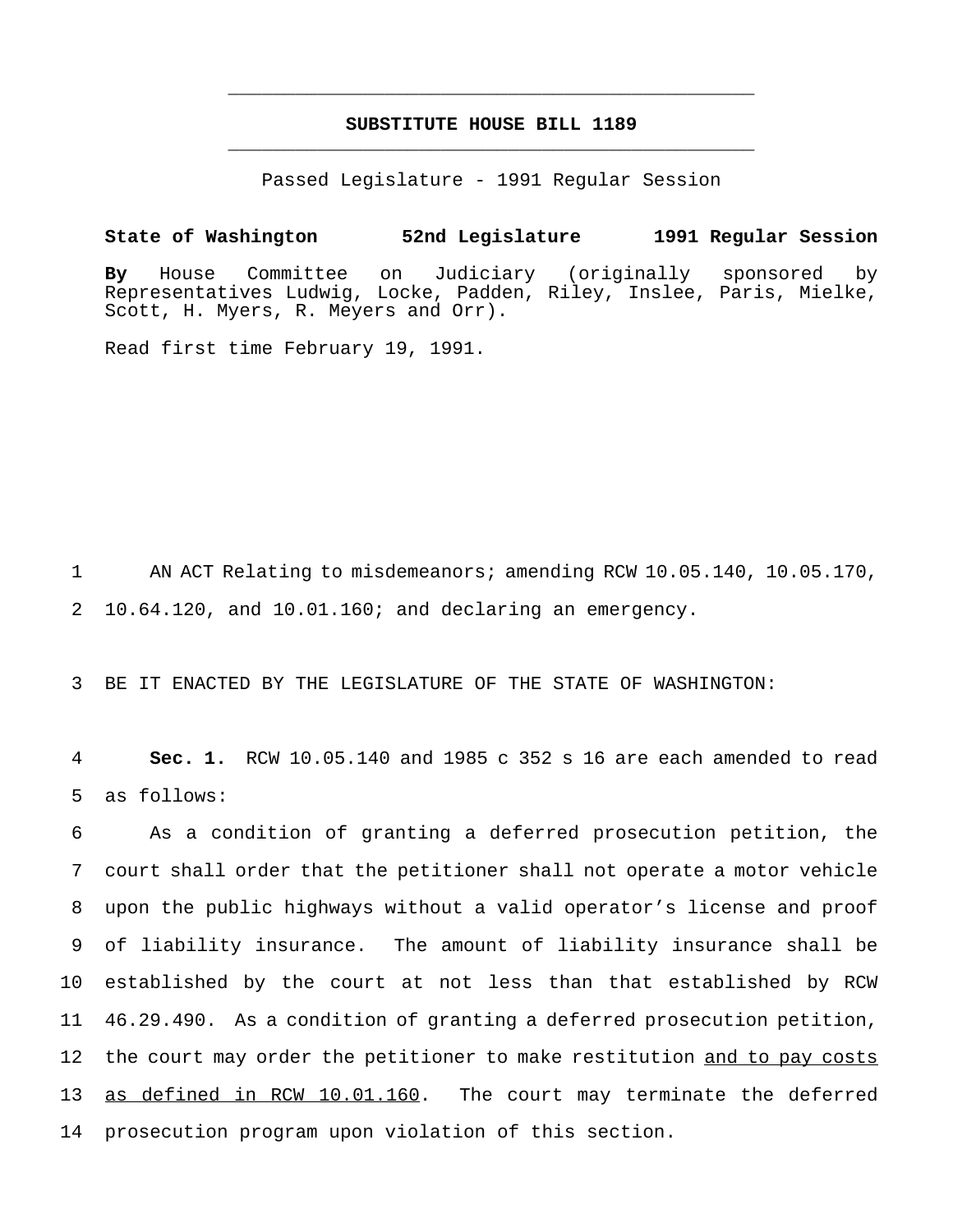**Sec. 2.** RCW 10.05.170 and 1985 c 352 s 19 are each amended to read as follows:

 As a condition of granting deferred prosecution, the court may 4 order supervision of the petitioner during the period of deferral and may levy a monthly assessment upon the petitioner as provided in RCW 10.64.120. In a jurisdiction with a probation department, the court may appoint the probation department to supervise the petitioner. In a jurisdiction without a probation department, the court may appoint an appropriate person or agency to supervise the petitioner. A supervisor appointed under this section shall be required to do at least the following:

 (1) If the charge for which deferral is granted relates to operation of a motor vehicle, at least once every six months request from the department of licensing an abstract of the petitioner's driving record; and

 (2) At least once every month make contact with the petitioner or with any agency to which the petitioner has been directed for treatment as a part of the deferral.

 **Sec. 3.** RCW 10.64.120 and 1982 c 207 s 4 are each amended to read as follows:

 (1) Every judge of a court of limited jurisdiction shall have the 22 authority to levy ((upon each misdemeanant)) a monthly assessment not 23 to exceed fifty dollars for services provided whenever ((such)) a 24 person is referred by the court to the ((misdemeanant)) probation department for evaluation or supervision services. The assessment may also be made by a sentencing judge in superior court when such misdemeanor or gross misdemeanor cases are heard in the superior court. 28 (2) It shall be the responsibility of the ((misdemeanant)) probation services office to implement local procedures approved by the SHB 1189.SL p. 2 of 4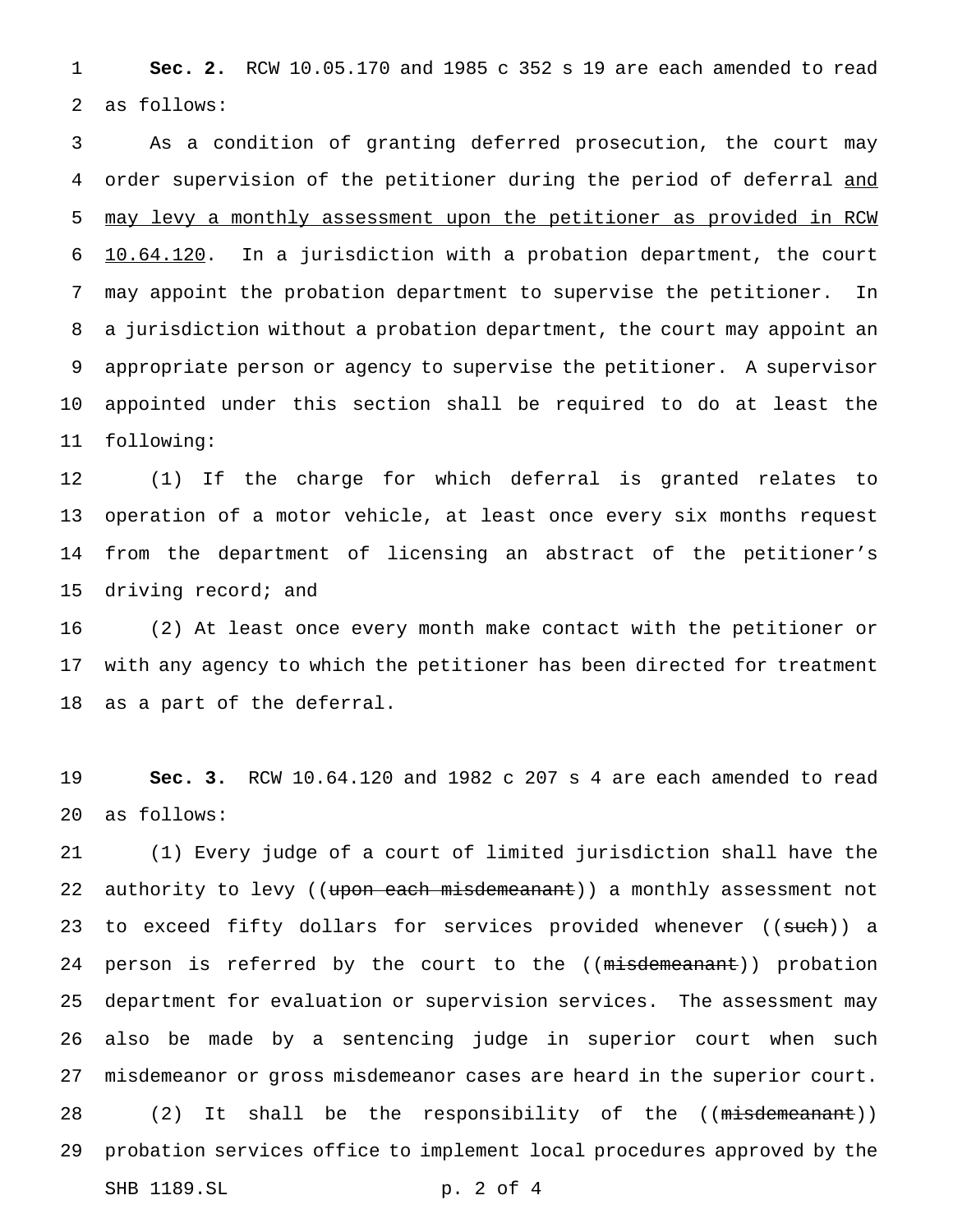court of limited jurisdiction to ensure collection and payment of such fees into the general fund of the city or county treasury.

 (3) Revenues raised under this section shall be used to fund programs for ((misdemeanant)) probation services and shall be in addition to those funds provided in RCW 3.62.050.

 **Sec. 4.** RCW 10.01.160 and 1987 c 363 s 1 are each amended to read as follows:

8 (1) The court may require a convicted defendant, or defendant 9 granted a deferred prosecution under chapter 10.05 RCW, to pay costs. (2) Costs shall be limited to expenses specially incurred by the 11 state in prosecuting the defendant or in administering the deferred 12 prosecution program under chapter 10.05 RCW. They cannot include expenses inherent in providing a constitutionally guaranteed jury trial or expenditures in connection with the maintenance and operation of government agencies that must be made by the public irrespective of specific violations of law. Expenses incurred for serving of warrants for failure to appear and jury fees under RCW 10.46.190 may be included 18 in costs the court may require a convicted defendant to pay. Costs for 19 administering a deferred prosecution may not exceed one hundred fifty dollars.

 (3) The court shall not sentence a defendant to pay costs unless the defendant is or will be able to pay them. In determining the amount and method of payment of costs, the court shall take account of the financial resources of the defendant and the nature of the burden that payment of costs will impose.

 (4) A defendant who has been sentenced to pay costs and who is not in contumacious default in the payment thereof may at any time petition the court which sentenced him for remission of the payment of costs or of any unpaid portion thereof. If it appears to the satisfaction of

p. 3 of 4 SHB 1189.SL